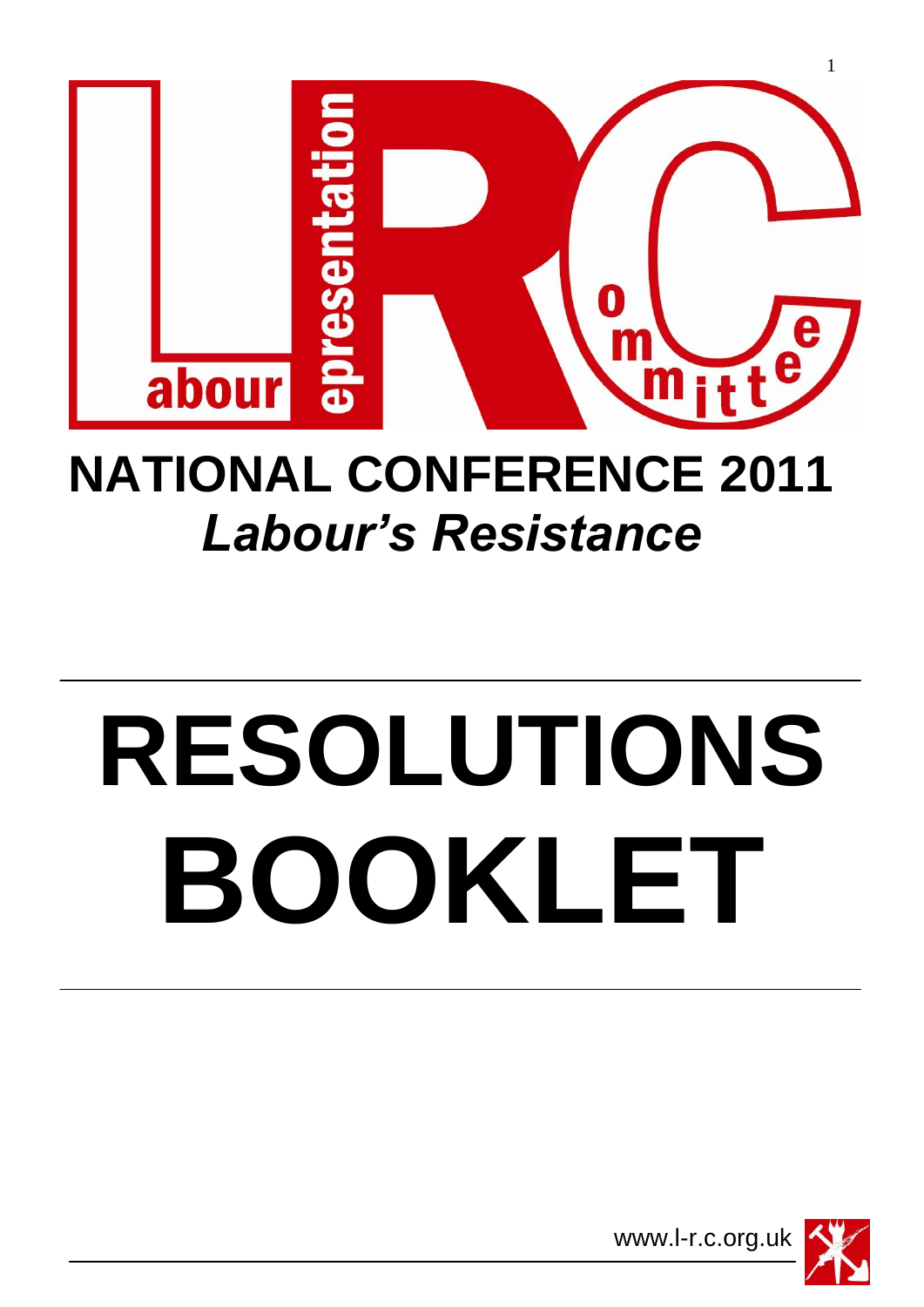### **RESOLUTIONS 2011**

#### **1. Fairness Commission** *Islington North CLP*

This conference welcomes the central thesis of *The Spirit Level* book that we are all better off in society when income is distributed more equally amongst the population.

Islington Council set up a Fairness Commission, chaired by Professor Richard Wilkinson, co-author of *The Spirit Level*, that developed a "fairness test" to prioritise the needs of its poorest residents in its budget setting process.

In terms of income inequality, the Islington Fairness Commission and Islington Council have agreed to narrow this in Islington by introducing a living wage for all council employees and by narrowing pay differentials between council employees. Cleaners have been brought back in-house by the council and are paid the London Living Wage and the new Chief Executive is paid £50,000 less than her predecessor.

The LRC therefore agrees to promote and support the setting up of fairness commissions in its regions and localities

#### **2. Organising in the LRC** *Greater London LRC*

That conference agrees to the formulation and implementation of a central organising strategy to further the aims and objectives of the LRC.

It would ensure we maintain accurate member records, conduct a thorough mapping exercise of where members and potential members are, increase membership, increase activity, and work strategically to ensure effective use of our resources.

The strategy would be developed in consultation and alongside regional and local groups, and would enhance and support the good work regional and local groups are currently doing.

To this end, we ask conference to agree to an additional position on the LRC EC for a National Organiser. We also ask that regional and local groups seek to ensure that they include the role of organiser on their regional and local committees.

Never has there been more crucial a time to organise – we have potential to recruit and develop in great numbers in this climate, but this can only be done effectively in a coordinated and strategic way.

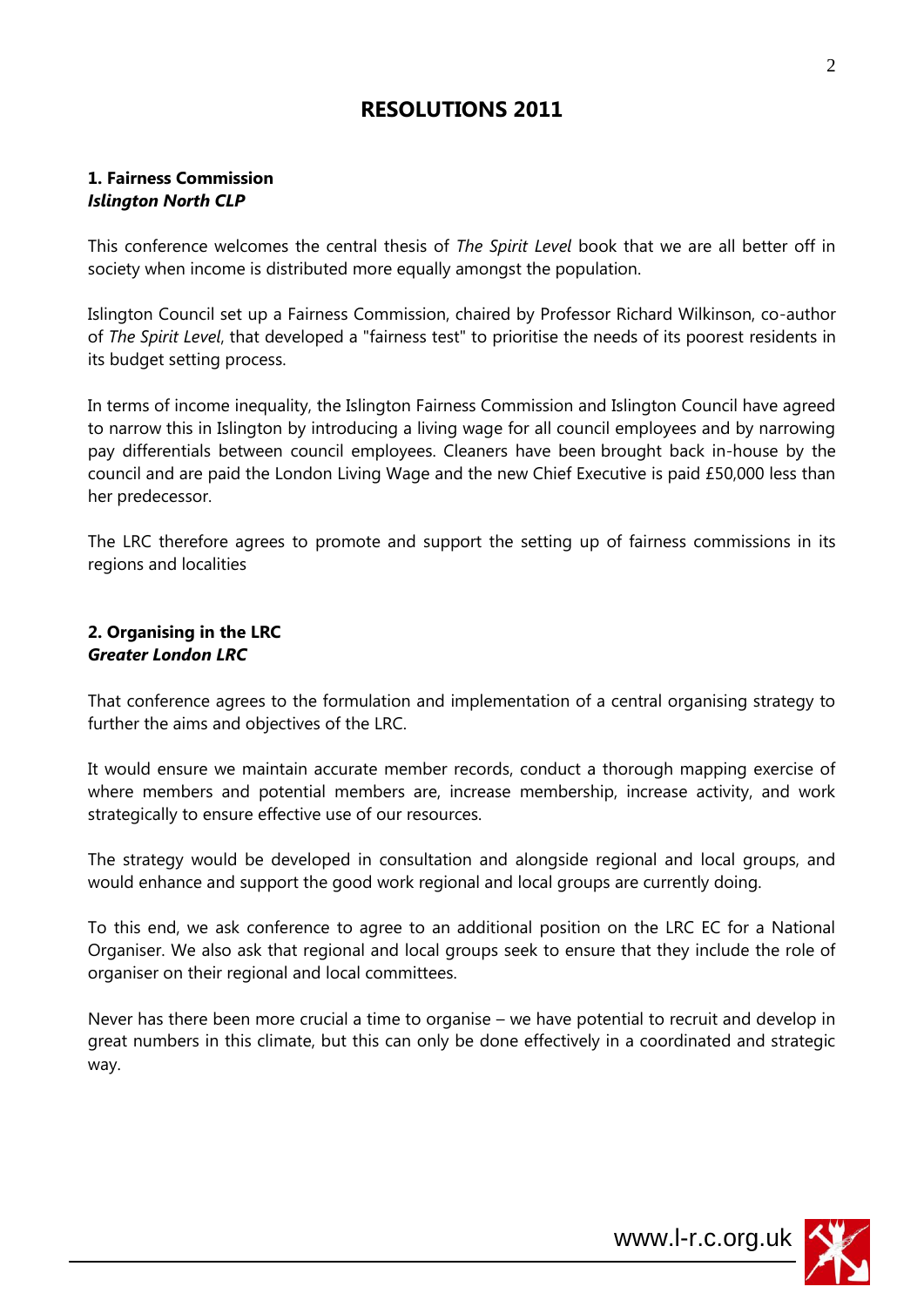#### **3. Libya** *New Communist Party*

This conference opposes all interference by Nato and other imperialist forces in the internal affairs of Syria and/or Iran, following the outcome of the Nato intervention in Libya that has enforced a regime change, without any democratic mandate, for the sole benefit of western oil companies.

The Nato forces obtained a United Nations mandate to impose a no-fly-zone on Libya, ostensibly to protect human lives. They used this mandate to unleash a campaign of terror bombing that cost thousands of civilian lives and to support reactionary stooges, including elements of Al Qaeda, as a front for the violent overthrow of a government that used its oil revenue to provide a high social wage for the Libyan population and to provide generous and frequent humanitarian famine relief for other African countries.

The Libyan government has now been replaced by a divided group of puppets which include violent racists responsible for the massacre of many black African workers in Libya.

Nato is now seeking a UN mandate to impose similar carnage in Syria – a country of mixed ethnicities, cultures and religions, which is currently a secular state.

A Nato intervention in Syria can only destabilise the whole region, leading to inter-racial, interreligious and inter-ethnic carnage and bloodshed.

We deplore the pretence of the defence of human rights to mask attempts to impose a new age of imperialist colonialism in the Middle East and call on the United Nations to defend the sovereignty of small nations against imperialist aggression.

#### **4. Labour governments** *Labour Party Marxists*

The Labour Representation Committee does not aim for a Labour government for its own sake. Bad Labour governments do not lead to good Labour governments. They lead to Tory governments.

History shows that Labour governments committed to managing the capitalist system and loyal to the existing constitutional order create disillusionment in the working class.

The aim must be that the Labour Party should only consider forming a government when it has the active support of a clear majority of the population and has a realistic prospect of implementing a full socialist programme.

#### **5. Defend Civil Liberties: Political Status for Irish Republican Prisoners, repeal the Imprisonment for Public Protection powers** *Irish Republican Prisoners Support Group*

The situation of Irish Republican prisoners in the north of Ireland continues to deteriorate; they are subject to frequent beatings and brutal strip searches in Maghaberry. From May 2011 some have been on dirty and no-shave protest, evoking memories of the blanket men and hunger strikers of

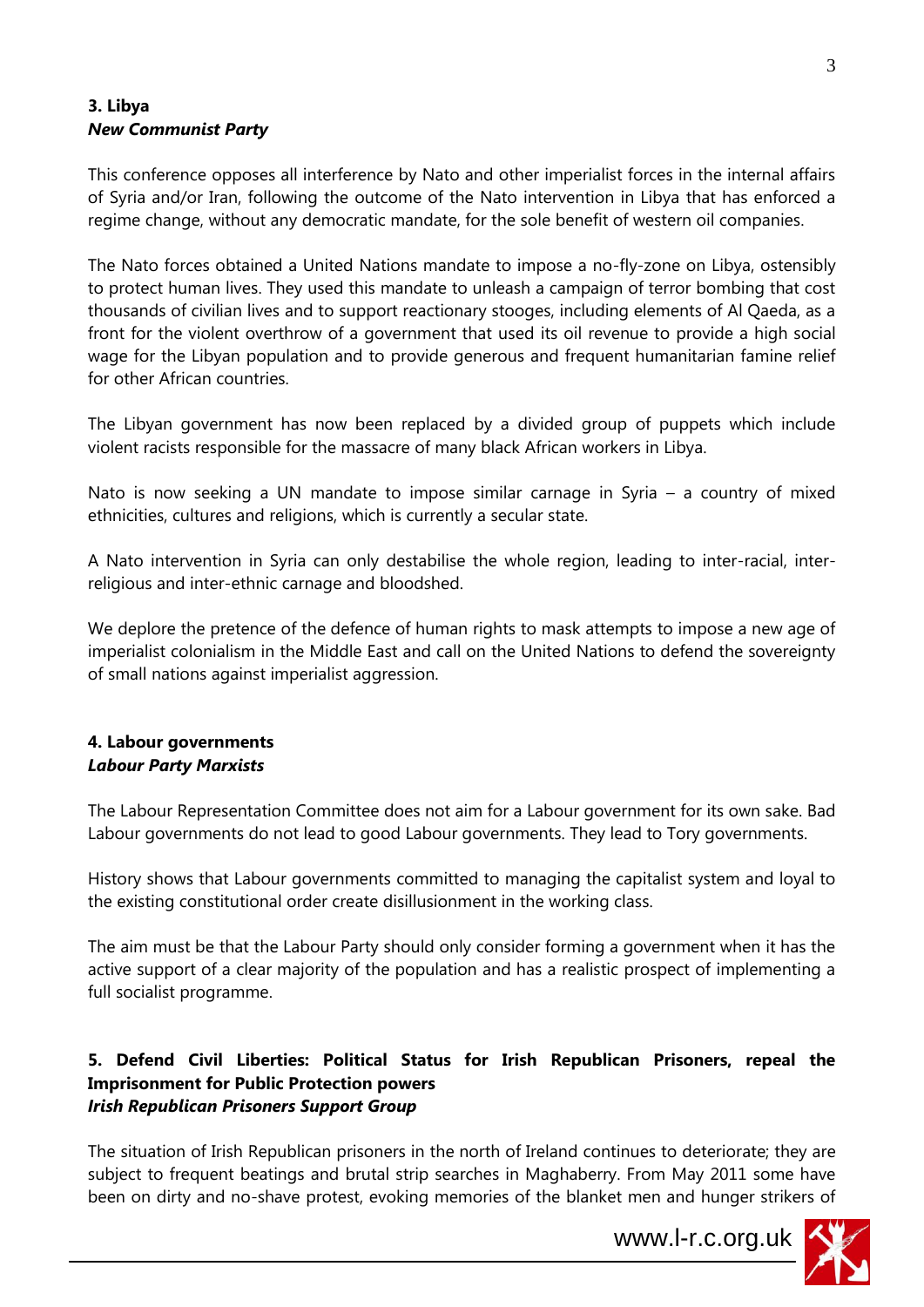the late 70s and early 80s. More than 13 years after the Good Friday Agreement (GFA) on 10 April 1998 there are still 62 Irish Republican Prisoners in Ireland and 2 abroad, not counting remand prisoners, according to the Irish Freedom Committee - POW List of 28/8/2011. These prisoners are in jail because they oppose the partition of Ireland via the British occupation of the six north eastern counties by British Imperialism and the GFA which they contend merely seeks to legitimise this partition and occupation. None would be in jail if Britain did not occupy the six north eastern counties of Ireland.

Under the terms of the GFA those republicans still opposing the GFA and continuing to fight for a united Ireland have lost their Special Category status and are treated more or less as common criminals. In August 2010 after a protest that went on since Easter of that year an agreement was reached and signed by the prisoners' representatives and by the prison authorities in Maghaberry Prison. The agreement conceded the two demands of the prisoners, freedom of movement and an end to strip searching. A body scanner was provided instead. But the screws broke the agreement within weeks, the first prisoner going out to court was brutally strip searched. Colin Duffy was strip searched 8 times for a 4 day court hearing, so brutally that he had very obvious injuries and appeared in court naked from the waist up because he refused to wear a prison uniform top.

Frame up and revocation of the licences of some of those released under the GFA constitute a hidden form of internment of those who wish to continue the Republican struggle. Human Rights campaigner Monsignor Raymond Murray has this to say on the framing of Michael McKevitt; *"Evidence of paid and schooled informants resembles internment, where persons were put in jail on the suspicion, prejudice or dislike of anonymous agents. The social and political consequences of accepting evidence of a long-term paid informant like Rupert (highly paid informant David Rupert) are very serious and long-lasting. .. (The document) The Framing of Michael McKevitt, (presents a) strong argument for the innocence of Michael McKevitt*".

In like manner Michael Campbell was set up in a "sting" operation by MI5, the Irish and Lithuanian intelligence agencies and jailed in Lithuania on 21 October 2011 for 12 Years. The spooks had in fact initiated the arms deal on which he was convicted. His lawyer, Ingrida Botyriene, said: *"He would never be involved in arms deals and would never go to Lithuania for such an affair if he had not been provoked by secret agents."*

Marian Price - a founder-member of the 32 County Sovereignty Movement - is one of a number of political activists held without trial. To be a member of the 32 County Sovereignty Movement is by no means illegal, nor is it a criminal offence to support or join this organisation. It is not proscribed by law, nor is the Irish Republican Prisoner's Welfare Association (which Marian Price helped found) and was until her arrest and (illegal) detention that group's secretary. Her 'crime' apparently is she *'poses a significant threat to society.'*! She held a piece of paper for a masked man who read a speech from it!

Marian Price was released from Armagh Prison in 1980 having been granted an RPM - a Royal Prerogative of Mercy - as she was suffering from anorexia and tuberculosis brought on by forcedfeeding and ill-treatment. This means the Secretary of State was not legally entitled to order her return to prison as she had been released by Royal Prerogative of Mercy - and not on licence. The Price legal team are now thought to be preparing to launch a legal challenge in the light of this information.

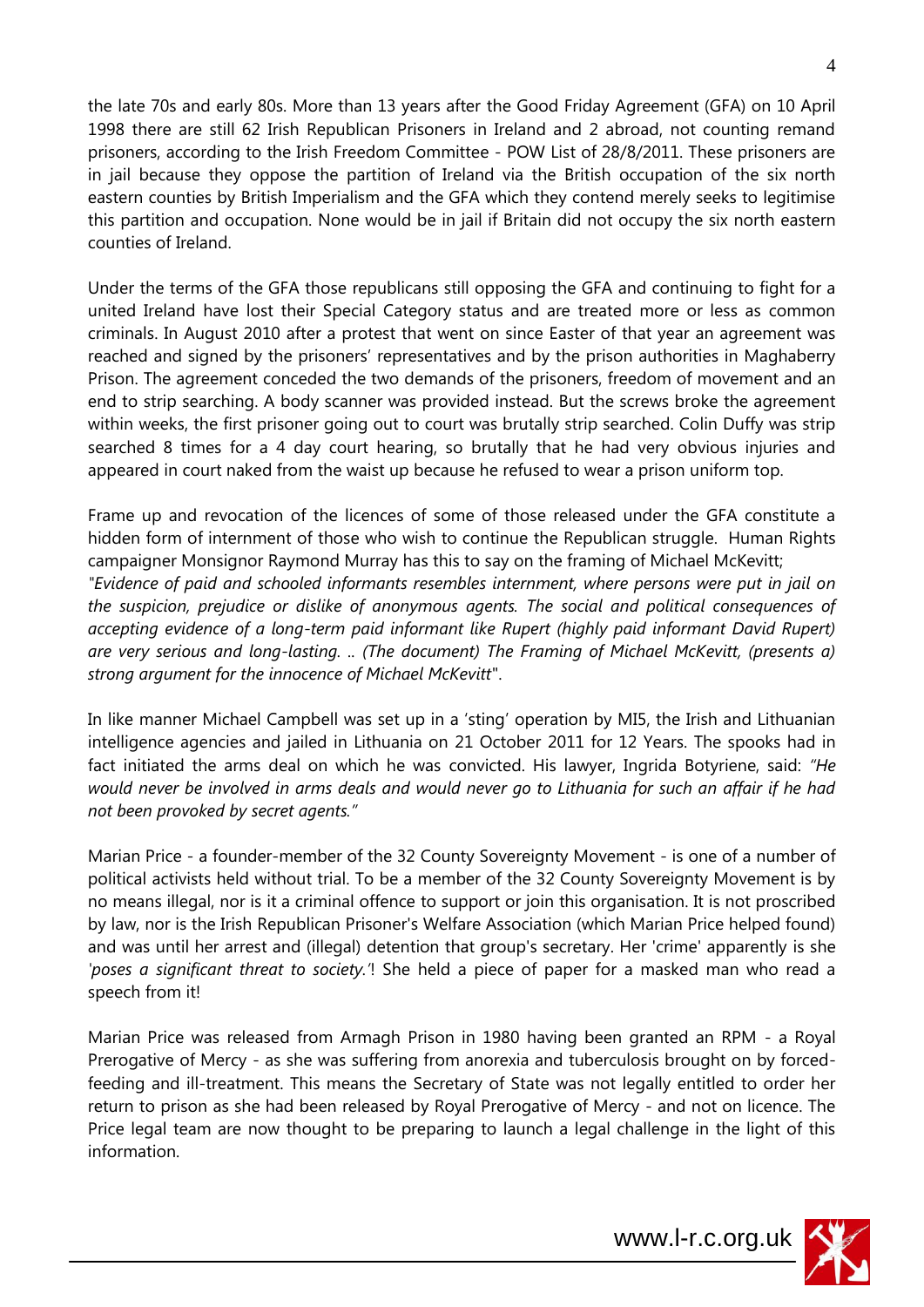Lurgan man Martin Corey, who had served 20 years in Long Kesh, was arrested in April 2010 and his licence, was revoked, according to British Secretary of State Shaun Woodward who had him arrested. He was not released on licence either and had served an extra two years having refused to sign any such licence agreement so as to be able to politically campaign for his republican beliefs. He is still held in Maghaberry. In October, 2009 Brendan Lillis was arrested and had his license revoked despite no charges being pressed against him for alleged involvement in an attempted robbery. He suffers from a chronic medical condition called, ankylosing spondylitis which causes the spine to fuse and, though now moved to an outside hospital he remains interned.

Mohammed Hamid was found guilty in early 2008 of "soliciting to murder" under legislation dating back to 1861, despite never actually instructing anyone to any specific act. Months of surveillance, both through undercover agents and covert recording produced no evidence at all; everything was inferred and circumstantial. He was given an extremely severe sentence of  $7 \frac{1}{2}$  years, together with the "imprisonment for public protection (IPP)." This sentence is extremely controversial, amounting to a life sentence unless an individual can prove that he is no longer a risk to the public. As Hamid, based on the evidence, was never accused of a violent act, how would he be expected to demonstrate that he has reformed and is no longer a risk to the public if there was never any risk to begin with?

According to Brian Barder's website, *"Nearly half of the more than 6,000 IPP prisoners in our prisons have completed the punishment and deterrence element in their sentences: they continue to endure the harsh punishment of imprisonment, not for anything they have done — they have already been punished for that — but because our risk-terrified society is scared to release them for fear that they might one day, in some way, re-offend. They are being brutally punished for offences they haven't committed and which they might well never commit if released. And it's worse than an ordinary prison sentence because the IPP prisoner can have no idea when or even whether he will ever be released." <http://www.barder.com/2942>*

These conditions in Ireland, taken together with the Islamophobia highlighted by Mohammed Hamid's conviction are a full-frontal assault on civil liberties and threaten the liberty of every serious trade unionist and political activist. Any serious opponent of the capitalist system would never be released if arrested under these IPP powers.

Mumia Abu-Jamal is an African-American writer and journalist, author of six books and hundreds of columns and articles, who has spent the last 29 years on Pennsylvania"s death row. His demand for a new trial and freedom is supported by heads of state from France to South Africa, by Nobel Laureates Nelson Mandela, Toni Morrison, Desmond Tutu, by the European Parliament, by distinguished human rights organizations like Amnesty International, city governments from Detroit to San Francisco to Paris, scholars, religious leaders, artists, scientists, the Congressional Black Caucus and other members of U.S. Congress, the NAACP, labor unions, and by countless thousands who cherish democratic and human rights – and justice -the world over.

We therefore demand:

1. Immediate implementation of the Agreement of August 2010 conceding freedom of movement and an end to strip searching.

2. Restoration of Political Status to all Irish Republican political prisoners in the north of Ireland, the Republic of Ireland and abroad.

3. Repatriation of Michael Campbell and no extradition to Lithuania of his brother Liam, framed by the same secret intelligence agencies.

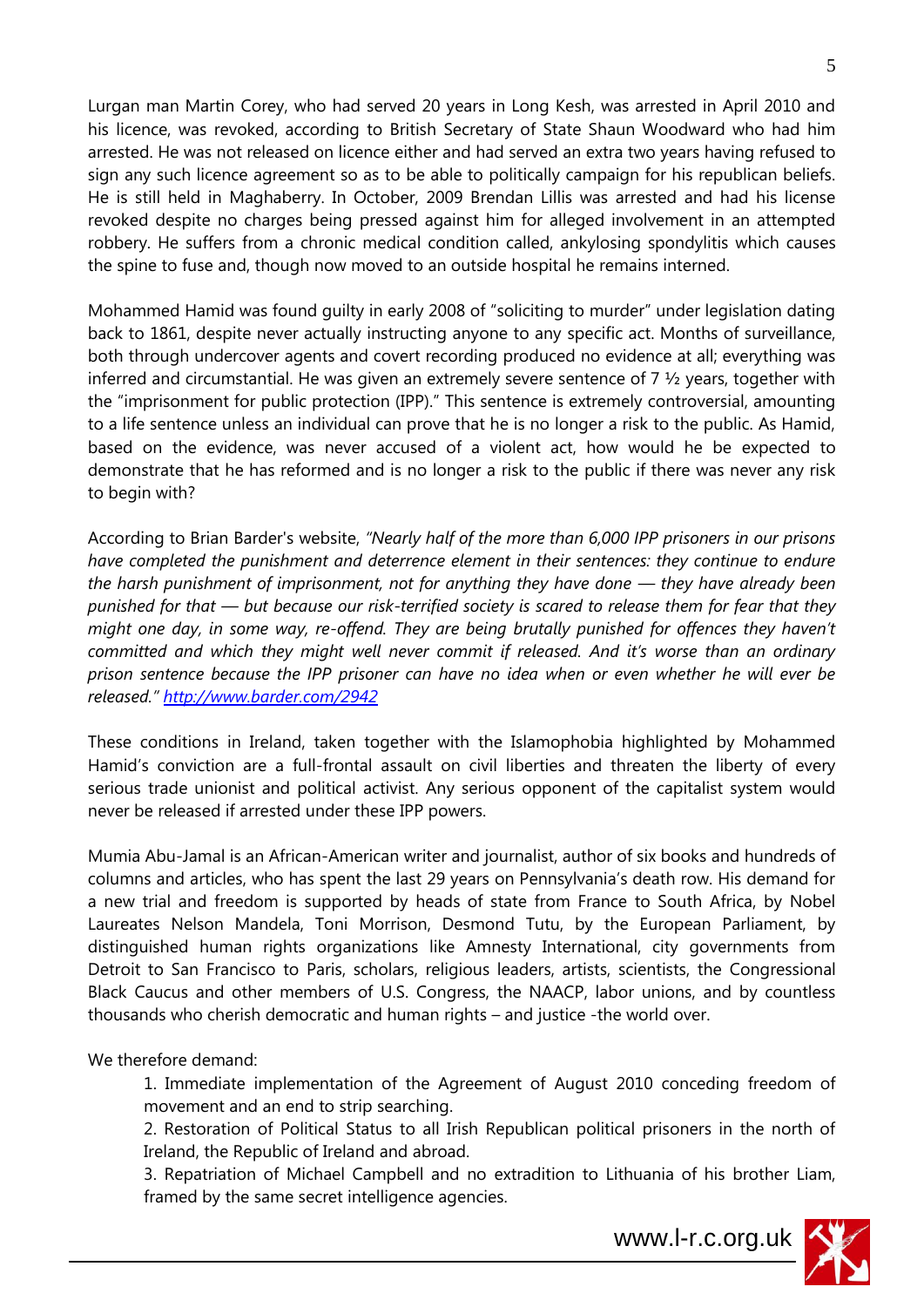4. Release of Marian Price and Martin Corey and an end to arrest using the excuse of revoking the GFA license – this amounts to political censorship and a reintroduction of internment in another name.

5. Repeal the "Indeterminate Sentences for Public Protection" laws: free Mohammed Hamid, free Mumia Abu-Jamal.

#### **6. Cuts to adult social care**  *Hampshire LRC*

This conference notes that government cuts are damaging the future life chances of millions of working people and our economy, and that in some cases these cuts are resulting in death and worsening health conditions of vulnerable people reliant on those services.

Conference welcomes the tabling of EDM 2251 "Deaths following residential care home closures" (text below), tabled by John McDonnell MP and recognises the work of campaigning solicitor Yvonne Hossack who has saved over 80 care homes from closure and found that when an elderly people's home closes around half of residents die between three and eight months of hearing the news or being moved.

The Early Day Motion states: *That this House notes with deep concern the worsening crisis for elderly care as growing numbers of local authority and private care homes face closure; acknowledges concerns that the loss of elderly people's care homes causes fear, anxiety and, in many cases, a higher mortality rate when vulnerable, elderly people are forced to leave their homes; further notes that the Southern Cross crisis will increase the need for local authority care; and therefore calls on the Government to hold a public inquiry into the deaths following closures of local authority care homes and impose a moratorium on the closure of local authority care homes until that inquiry publishes its results to ensure that vulnerable, elderly people's lives are not put at further risk.* 

Conference agrees to campaign within the labour party for the following:

1) For the party to call for a halt to all local authority care home closures pending the outcome of a public enquiry;

2) To commit the party to policy of public run and adequately funded care homes for all social care

#### **7. Tasks of the Labour Representation Committee** *Hackney LRC*

Conference notes that:

- 1. We are living through the deepest economic crisis since 1929;
- 2. No significant current on the left, domestically or internationally, has succeeded in developing a popular programme for overcoming the crisis. The growing anti-capitalist movement has yet to articulate a convincing socialist response.

Conference resolves that the tasks of the Labour Representation Committee are to:

1. Join with others on the left, in the anti-capitalist movement and in the trade unions and Labour Party to develop a programme and an action plan for the crisis that starts from the current struggles to defend living standards, and which raises the core issues of the need

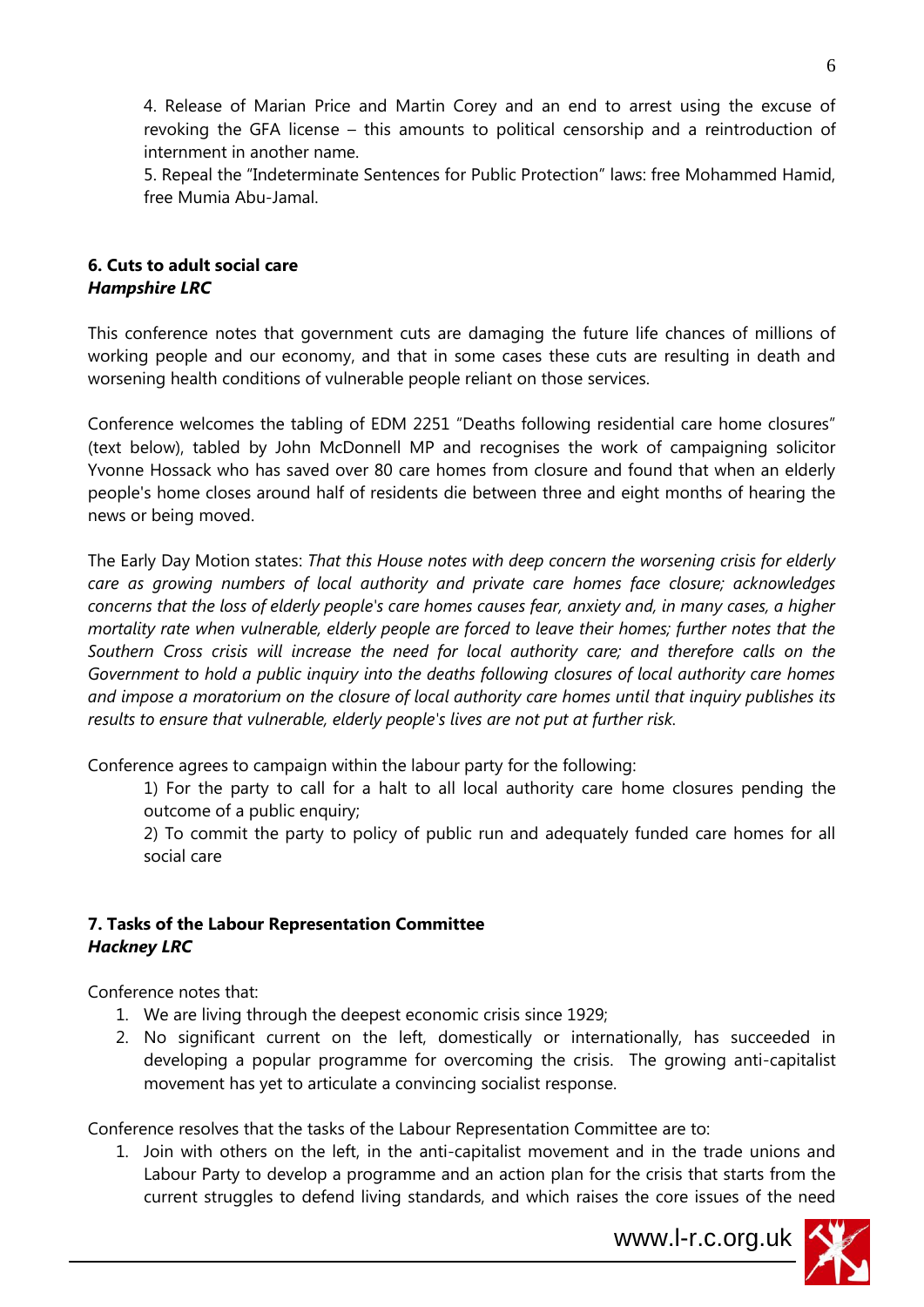for nationalisation of the banks and a major extension of public ownership into the financial sector. Our tasks will be to articulate and popularise a programme for socialism at all levels in the wider labour movement and community-based campaigns;

- 2. Support the resistance, whether expressed in strike action or occupations, against the attacks on living standards, wages, pensions, welfare benefits and civil liberties launched by the Coalition Government in response to the economic crisis;
- 3. Bring these struggles of resistance into the Labour Party, rebuild the Labour left, and attempt to transform the Labour Party into an arena of struggle, and thereby address one of the fundamental problems which we face – namely the crisis of representation.

#### **8. Foreign policy** *Labour CND*

The LRC will campaign

- 1) to scrap Trident and all other nuclear weapon systems and oppose Trident replacement
- 2) to demand an immediate UK withdrawal from the war in Afghanistan
- 3) to oppose UK and NATO military intervention in civil wars
- 4) for a UK withdrawal from NATO and NATO's dissolution.

#### **9. Capitalism in Crisis and Women** *Northern Region LRC*

When neo-liberalist answers to crisis in capitalism is to restore profit by transferring incomes from labour to capital, not only are all workers affected but workers who, capitalists view, as a drain on the mode of production – such as the public sector. As predicted the cuts in public sector jobs affect women disproportionately. Women's unemployment is now at its highest in more than 23 years – over 1.07 million and in some areas, such as the North East there are 35,000 fewer women in work since May 2010. Research from the IPPR highlights additional cuts to welfare and childcare support exacerbates this. It is obvious how this government hates the working class and despises women through sexist attitudes and actions. They view unpaid labour of women as the main answer to replace much of the paid work in the public sector, such as health and social care. Coupled with increasing sexism it is time for the left to revisit and discuss women"s issues into the socialist answer and class struggle.

The LRC reaffirms recognition of the impact of the cuts on women and continues its support of women within the socialist struggle and solution.

#### **10. Banking system**

#### *Ealing & Hounslow LRC*

This Conference commits itself to bring all possible pressure upon the Labour Party to commit the next Labour government to take the banking system into full public ownership and control as a priority.



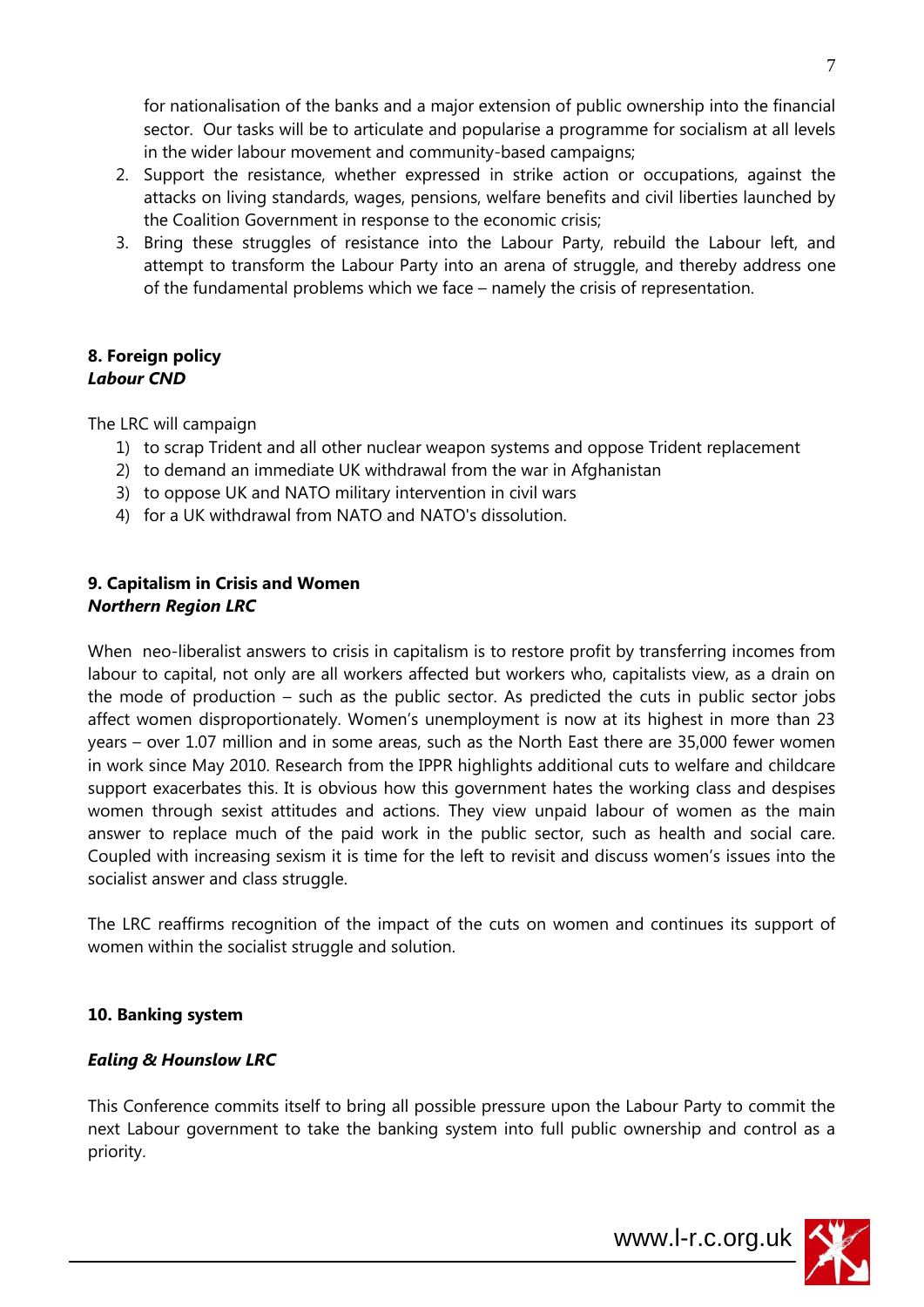The intention of this policy is to make sure that a banking crisis that ruins millions of people"s livelihoods never happens again in Britain, and to create a unified publicly owned financial services industry committed to serving the public rather than profit.

The UK high street banks, insurance companies and pension funds that are privately owned should be taken over and integrated with the banks that are already effectively state owned. The existing boards should be replaced with boards containing representatives of ordinary bank workers and of the labour movement.

The operation of these financial services should be governed by a code that limits top pay and bonuses, forbids repossession of homes and gives priority for loans to working people and small business. Deposits in the publicly owned financial system will be guaranteed by the state.

All banks operating in the UK will be forbidden from engaging in speculative investments as defined by the code.

We believe an incoming Labour government would have to pass enabling legislation at the same time as taking over the remaining financial institutions so the publicly owned banking system could operate a system of exchange controls in the case of a threat of a flight of capital.

#### **11. LRC commitment to the Labour Party** *Sussex LRC*

We reaffirm that the LRC is "an open, democratic and socialist organisation committed to the election of a Labour Government" (clause 4, LRC constitution), with:

a) individual membership "open to anyone who is not a member of a party that stands candidates against Labour" (clause 6, LRC constitution); and

b) affiliate membership open to organisations "providing they support the principles of the LRC and are not affiliated to any political party that stands candidates against Labour" (clause 8, LRC constitution).

We note that, in its 2010 manifesto, the Green Party equates trade unions with big business when it comes to involvement in politics, specifically referring to "the corrupting effects of big private and Trade Union donations" on party funding. We also note that the Green Party is not a socialist party and has no commitment to socialism in any part of its Core Values or Philosophical Basis. Rather, its policies reflect that the Green Party is a utopian capitalist party, which advocates a "transforming green alternative" - not a socialist alternative.

We urge all members and affiliates of the LRC to fulfil the LRC's stated aims and objectives. The LRC must continue to "appeal for support on the basis of its socialist policies to all existing Labour Party members and to all socialists outside the Labour Party who it will encourage to join or rejoin the Labour Party" (clause 3, LRC constitution) and to "seek to transform the Labour Party into an organisation that reflects the interests of all sections of the working class" (clause 5, LRC constitution).

Whilst the Labour Party is far from perfect, one of the main strengths of the Labour Party remains its trade union link, which we support. We acknowledge that the Labour Party remains the only UK political party committed to a redistribution of wealth and power in favour of the working class and

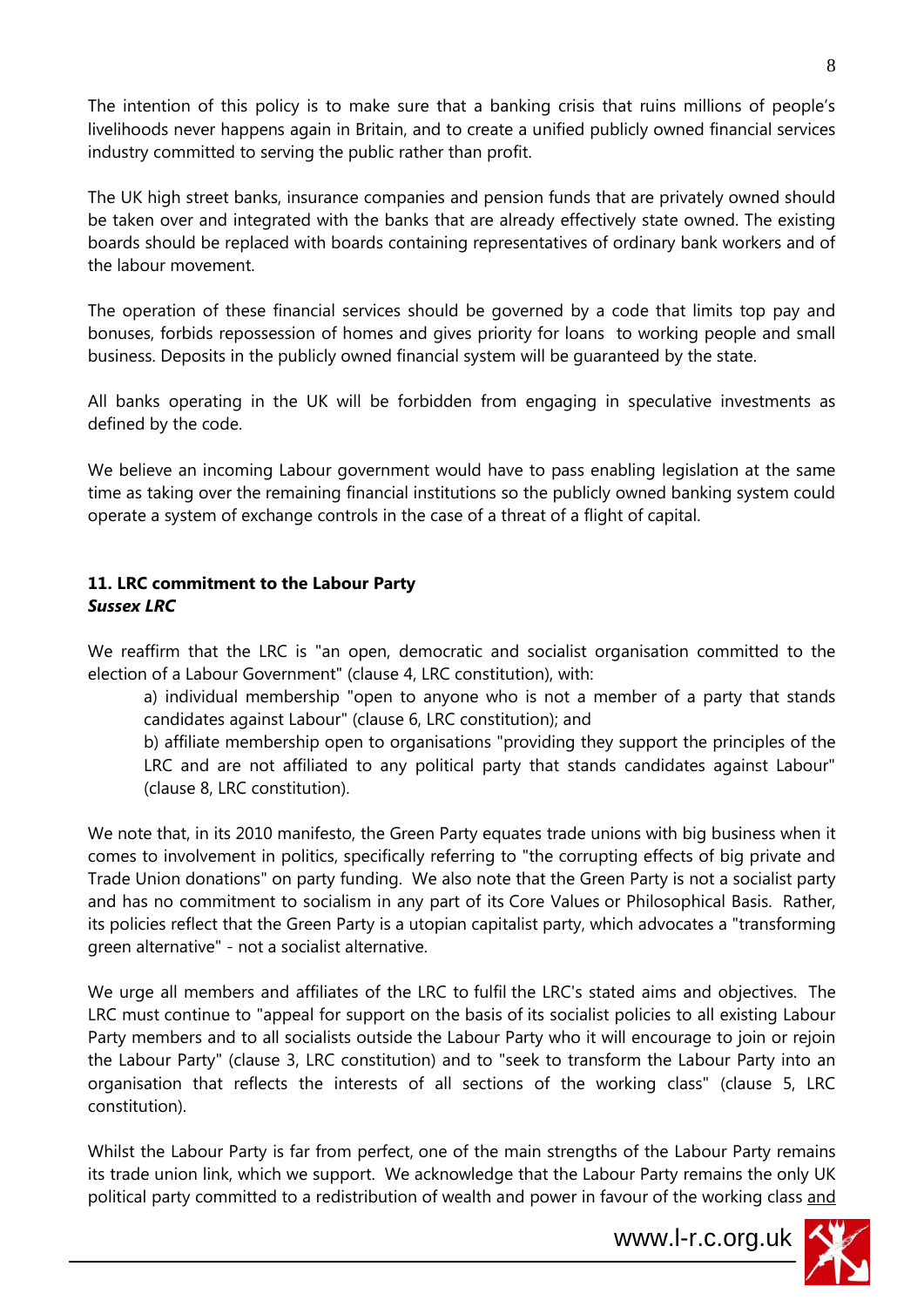which can practically achieve this. Only the Labour Party can defeat the Tories or any Coalition, as only Labour has the necessary class base and national spread to form an alternative government. Accordingly, it must be our priority to ensure that the Labour Party has open, democratic and socialist policies, and to seek for those to be applied when Labour is in government.

Consequently, all LRC members, branches and affiliates should adhere to the LRC's constitutional commitments and keep these in mind when facing political pressures from other individuals, parties and groups.

#### **12. Public and common ownership** *CWU Greater London Combined branch*

This Conference reaffirms its commitment to public and common ownership.

We believe that the current capitalist economic crisis, which is being prolonged by Coalition Government policies, creates the opportunity for us to popularise and develop thinking in this area. We call on the LRC to work closely with LEAP to produce publications and organise events to help win the battle of ideas in this vital area.

We need to directly challenge the fragmentation of public services provision through 'arms length' models of contracting out and other forms of outsourcing.

We call upon the NC to work with trade unions and campaigning organisations to make the case for public and common ownership and democratic control of particular sectors of the economy.

We also need to highlight that the current system of regulation on the basis of competition in privatised industries such as energy, rail, post and telecoms, and also in financial services industry fails to deliver for consumers and the wider public interest.

#### **13. Economic crisis, riots and Labour leadership** *Lambeth & Southwark LRC*

This conference notes the ongoing deep crisis of capitalism which is causing ever greater hardship to working people and their families both in the UK and internationally. Our society is becoming more unequal as each year passes with wealth being concentrated in fewer and fewer hands.

We believe that the riots in August 2011 were a direct result the economic crisis and social inequality as well as growing youth unemployment, savage cuts in public expenditure (including huge cuts in youth services) and a growing lack of opportunities in education. We recognise that riots offer no way forward. However, what they reflect is despair and outrage amongst many young people at the lack of opportunity neo-liberal capitalism affords them.

This conference regrets the lack of opposition from the Labour Party who appear ever weaker and lacking in direction. We regret in particular:

(a) the decision by the Labour leadership to embrace capitalism just at the time when the capitalist system is entering its most profound crisis since the second world war;

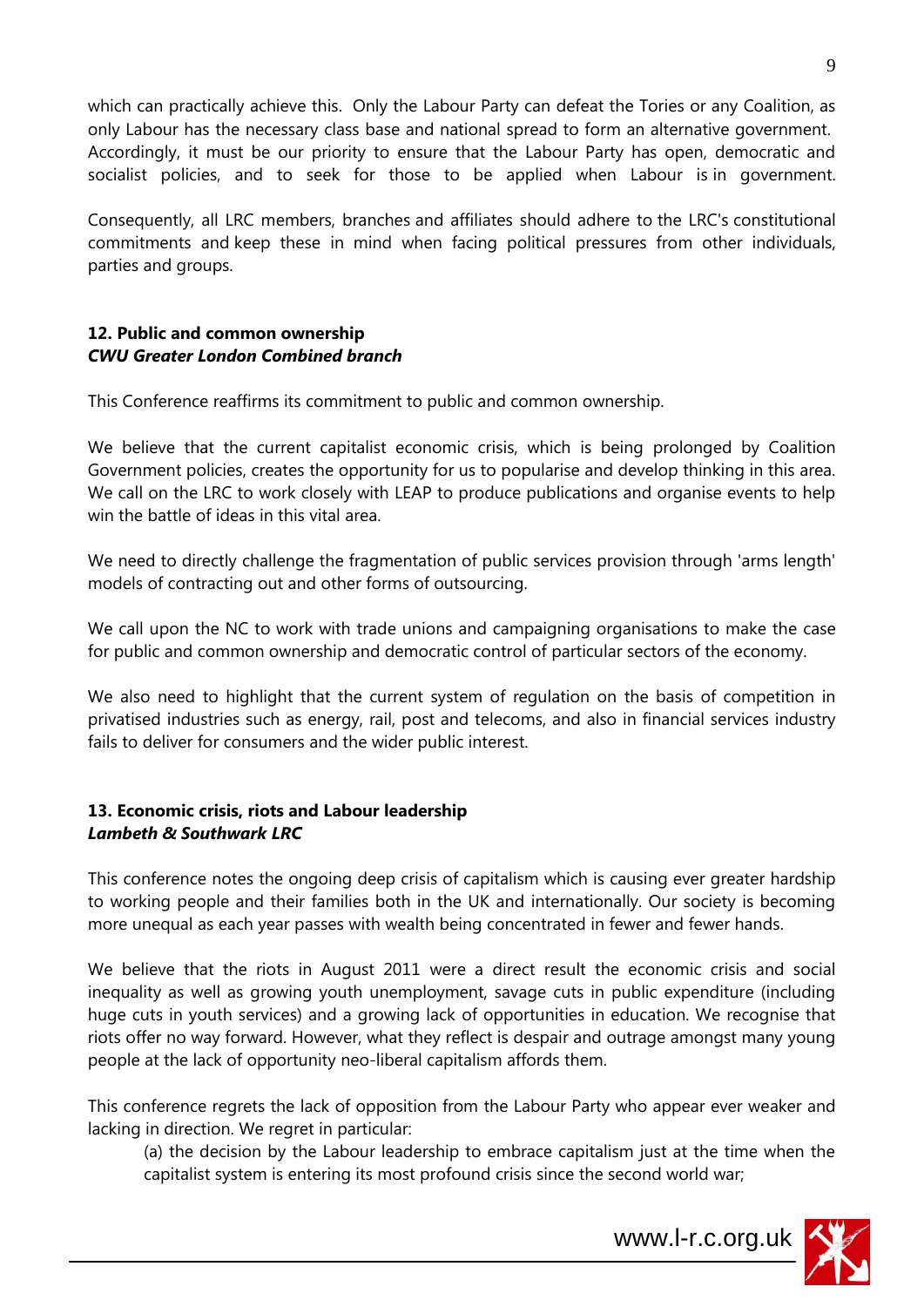(b) the failure of the Labour leadership to support industrial action called by trade unions over pension cuts earlier this year and/or on the 30th November 2011;

(c) the decision of the Labour leadership that should they form a future government they will not bring free schools back into the state system;

(d) the further attempts by the Labour leadership to weaken the role of trade unions in the Labour Party;

(e) the ongoing failure of the Labour leadership to address the unjust anti-union laws. We are dismayed at Ed Miliband"s statement at conference that Labour was wrong to oppose these laws when they were introduced.

This conference welcomes the occupation of the area around St Paul"s Cathedral and in Finsbury Square which has effectively drawn attention to the ongoing scandal in the financial sector of unaccountability, unjustified bonus payments and corporate greed.

We also fully support the industrial action against pension changes in the public sector.

We believe that what the growing opposition movements against capitalism lack is a coherent alternative which we believe to be socialism.

This conference resolves to work with groups and activists both inside and outside the Labour Party to build support for socialism and socialist policies as a way out of morass of capitalism in its death agony.

#### **14. Further industrial action against the government's austerity measures** *PCS Labour Left*

Conference applauds those Trade Unions who took Strike action on June  $30<sup>th</sup>$  and are, now, preparing with the major unions for further industrial action on 30<sup>th</sup> November, However, this action is only the beginning of the resistance to the ConDem"s Coalition of more attacks on our pensions, jobs, pay, terms and conditions. In fact, their austerity measures are going faster than our own level of industrial action. No doubt, we need to organise our Trade Union link with the Labour Party in opposing all cuts.

Although MPs and Councillors, regardless of party, argue that "Cuts" or "Some cuts... are necessary", this statement is far from the truth. It has been reported by Her Majesty"s Customs and Revenue that at least £123 billion of tax per year has not been collected from private and city businesses. If all these taxes were collected tomorrow, it would be easy to resolve the country"s budget deficit. Therefore, no cuts are necessary and will, only, serve to damage the economy.

Sadly, the government is not listening and the media remains silent on this vital issue of tax avoidance. We have little option but to re – organise our labour force in exposing the tasteless propaganda. Such organisation can, only, be achieving through re – building the Trade Unions, our links with the communities and the Left Wing activist base of the Labour Party.

Therefore, we ask the LRC to carry out the following measures:

(1) Pressurise the Labour Party into more systematic attacks on our government"s austerity measures.

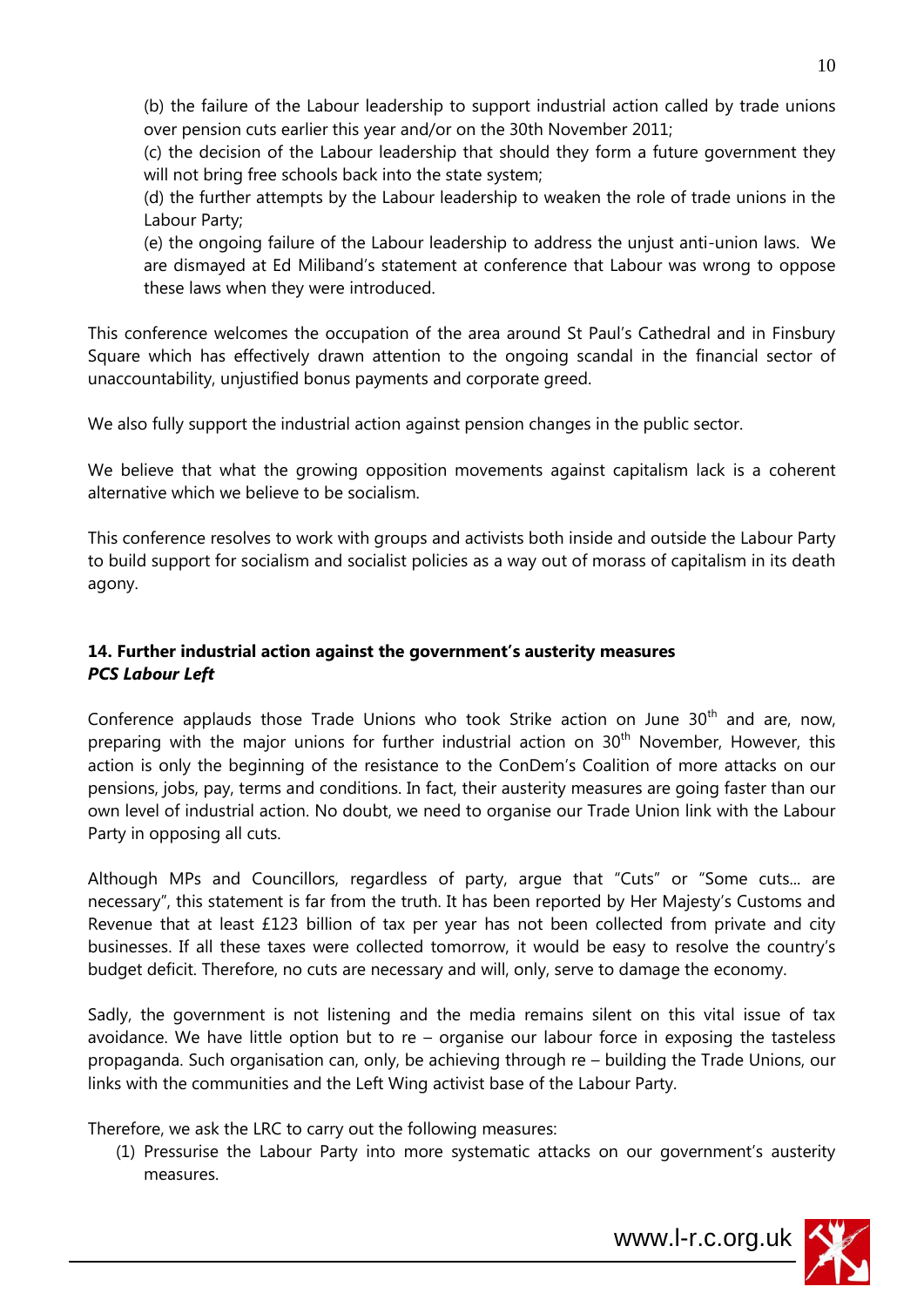- (2) To lobby all Trade Unions in order to build for further general Strike action in the New Year if the government refuses to back down after November  $30<sup>th</sup>$ .
- (3) To encourage and support more of our Trade Union Representatives in the LRC in becoming nominated as Labour Party Candidates for future elections at local and general level and challenge any cuts in public sector jobs proposed by members in the party.
- (4) To support UNITE"s policy of building community Trade Unionism
- (5) To build Trade Unions in the private sector and other non-unionised areas of industry.

#### **15. Against British nationalism - for a Workers' United Europe** *Alliance for Workers Liberty*

LRC believes:

1. That the Europe-wide capitalist crisis requires a Europe-wide working-class response.

2. That we should no more oppose European capitalist integration than we would oppose the merger of two companies, even though the bosses use mergers as an excuse to attempt job cuts and other attacks. When Britain plc merges into Europe plc, the answer is to link up with other European workers in solidarity and struggle.

3. That demanding withdrawal from the EU, or opposing British entry into the European single currency, is a British nationalist position which misidentifies the enemy as "Europe" rather than the ruling class. This is not altered by tacking on a slogan like "Socialist United States of Europe".

4. The road to a Socialist United Europe is the road of responding to European capitalist unification by organising for cross-European workers' and socialist struggle. We advocate the following program for this struggle:

- Oppose all cuts; level up wages, services, pensions and workers' rights to the best across Europe;

- Tax the rich and expropriate the banks, Europe-wide;

- Scrap the EU's bureaucratic structures; for a European constituent assembly;

- Against a European defence force; for a Europe without standing armies or nuclear weapons;

- For a European workers' government.

5. In a referendum on British entry to the Euro, our position will be to advocate an active abstention and our slogans will be along the lines of "In or out, the fight goes on"; "Single currency - not at our expense"; and "For a Workers' Europe".

LRC resolves:

1. To organise public meetings and debates about Europe across the country.

2. To initiate a short statement setting out this position and circulate it around Britain and Europe for signatories.

3. To produce a short pamphlet setting out this position.

#### **16. Building a socialist alternative** *Unite Croydon & Crystal Palace branch*

This conference notes the warnings from the ILO, the OECD and the governor of the Bank of England that the global economy is on the verge of a great depression.